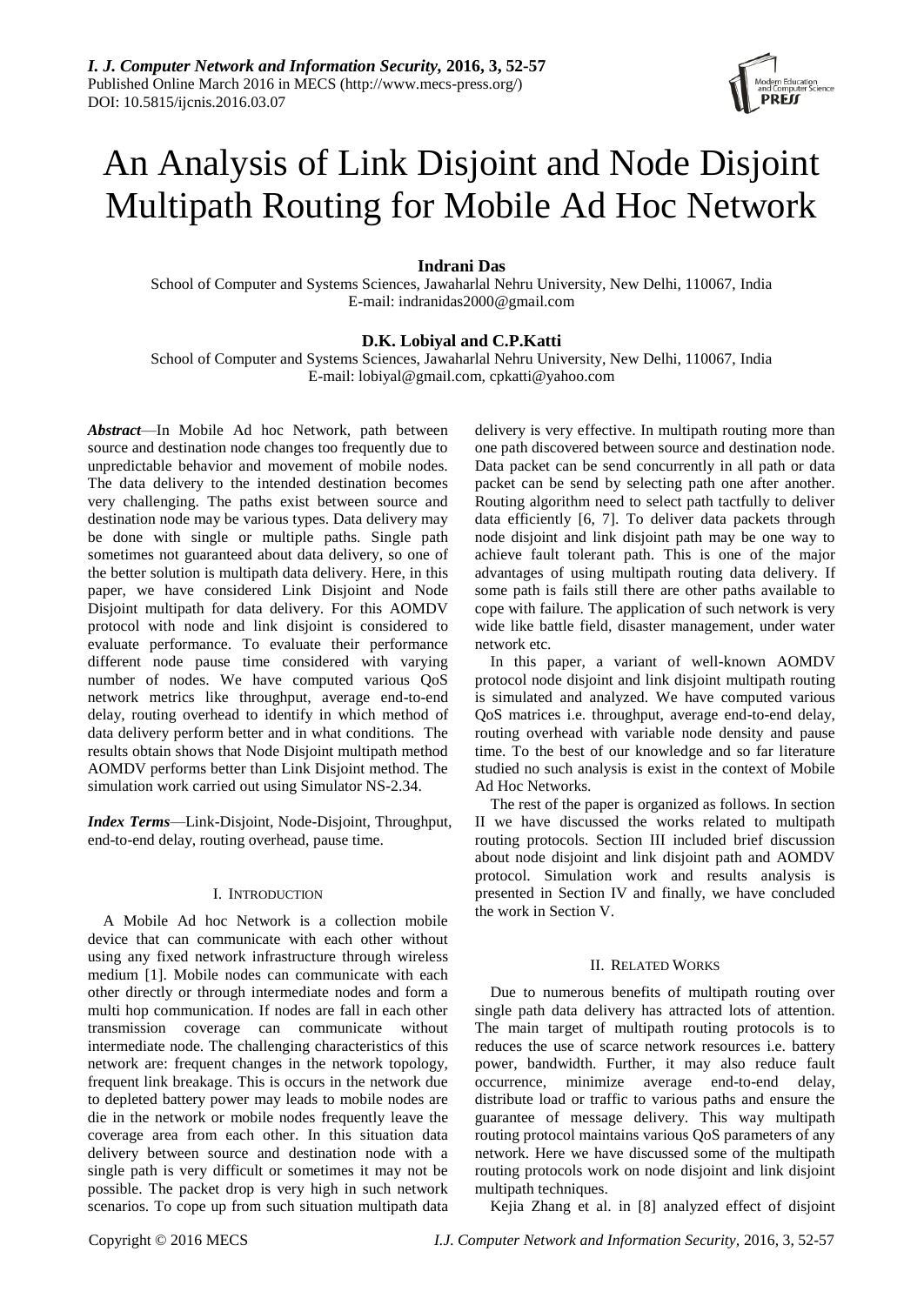paths exists between pair of sensor nodes which may increase the various network parameters like robustness, throughput, and load balancing. They proposed an efficient distributed algorithm known as DFDP (Distributedly finding disjoint paths) to find *k* disjoint paths exist between pair of node. Natarajan Meghanathan in [9] proposed link-disjoint, node-disjoint and zonedisjoint multi-path algorithms focusing on the trade-off between lifetime and hop count of routes for MANET. Through these three techniques successive multipath discoveries and the number of disjoint paths, hop count per multipath are thoroughly analyzed. The number of zone disjoint paths per multipath is minimum compare to others. Also, time elapsed in path discoveries process zone disjoint techniques outperforms others. X. Huang et al. in [**10**] evaluated the applicability of node disjoint multipath in the context of VANETs and compare the same with single path. Through simulation results author's shows the node disjoint multipath techniques can be used in VANETs, because it improves the packet delivery ratio and reduces the delay in packet delivery. W. Almobaideen et al. in [11] proposed a modified form of AOMDV known as Maximally Spatial Disjoint Multipath routing protocol (MSDM) for MANETs. The data delivered through multiple paths which are mostly spatially separated and node-disjoint paths. Results show that spatially node-disjoint routes perform better than AOMDV which selects only link-disjoint paths. Abhishek et al. [12] proposed NMN-AODV protocol which is based on AODV. In this protocol only two node-disjoint routes between source and destination node are established for data transmission. As compare to MP-AODV this protocol uses minimum number of control packet exchange and establish node disjoint path faster than the MP-AODV. Resulting end-to-end delay is less than the MP-AODV. S. Waharte et al. [13] proposed a 2 path routing protocol which is a special case of multipath routing. They have shown the benefits of spreading traffic over multiple paths to improve overall network performance. This protocol evaluated in a static and nonenergy-constrained network. One of the important parameter called interference among paths is bad effect the network performance. They also studied the effect of interference on single and multiple source-destination pair scenarios. In the presence of interference network capacity is degraded and voids the benefits of multipath routing. The 2-path protocol identifies two paths between source and destination. All the node participated in path-1 and path-2 form a connected graph. There is no edge shared between path-1 and path-2, which ensure that path discovered is free from interference. V. Kudachi et al. [14] proposed a node disjoint multipath routing protocol based on AODV. They addressed residual energy of nodes and discovery of multiple node disjoint paths with low routing overhead. M.Nagaratna et al. [15] addressed the frequent path breakage in MANET due to which network performance is not good. They have computed multiple paths between source and destination pair using node disjoint methodology. An improvement is shown when data delivered through multiple paths in term of

reliability, Route Request Frequency and end-to-end delay. V.K. Barbudhe et al. [16] proposed a node disjoint multipath protocol based on AODV with additional features data security during transmission and link failure. This protocol reduces routing overhead significantly because through a single flooding of a RREQ message route discovery and maintenance process completes. S. Upadhayaya et al. [17] proposed a Node Disjoint Multipath Routing Considering Link and Node Stability (NDMLNR). They mainly focused on QoS routing in MANETs but no experimental analysis is discussed in the paper only theoretical analysis is presented. P.Periyasamy [21] presented a survey on three categories of multipath routing protocols along with their comparison. In [22] P.Periyasamy et al. compare the performance of various existing routing protocols like AOMDV, OLSR and ZRP with different network scenarios. The network scenarios are created from various well known mobility models. Also, they have evaluated these protocols based on two different traffic sources are TCP and CBR. In [23] authors address the security issues on AOMDV routing protocol. The simulation results shows security attacks effects the network throughput and delay but packet loss remain unaffected. Finally, security attacks need to be address with better counter measure for great applicability of multipath routing protocol. P.Periyasamy et al. in [24] proposed energy optimized multipath protocol. They preserve energy by modifying route update information of MMRE-AODV protocol named as OMMRE-AOMDV protocol. This protocol not reduces energy consumption, it also minimize average end-to-end delay, routing overhead. Also, improves packet delivery and throughput of the network. Koffka Khan and Wayne Goodridge [25] address fault tolerance issue for Wireless Sensor Networks. The protocol proposed known as Multi Criteria AOMDV evaluated in lossy environments in node disjoint manner. A new path loss metric is included in the routing table. The main advantage of this protocol it avoids such paths facing with high packet drop or paths are very dynamic in nature. Jing Yang et al., [26] proposed a multipath routing incorporating dynamic clustering and any colony optimization. The routing protocol is designed to address energy consumption issue by nodes in the network. The cluster head are selected based on residual energy. The ACO is to find multiple paths between cluster head and destination node. Final selection of route is based on energy consumption of individual paths by cluster heads. This novel technique increases the network lifetime by reducing node energy consumption. Dhriti Sundar Maity and Subhrananda Goswami [28] use ACO for MTSP and Swarm Inspired Multipath data transmission. The congestion control issue in MANET is address nicely. In the proposed protocols paths are continuously get updated using path pheromone scents. The congestion measures using total queue length and hop distance. The data delivery through congested route is avoided. S. Saqaeeyan and M. Roshanzadeh [29] reliability and load balancing issues are considered in a wireless sensor network. This protocol also ensures that data delivery to the destination some extend guaranteed.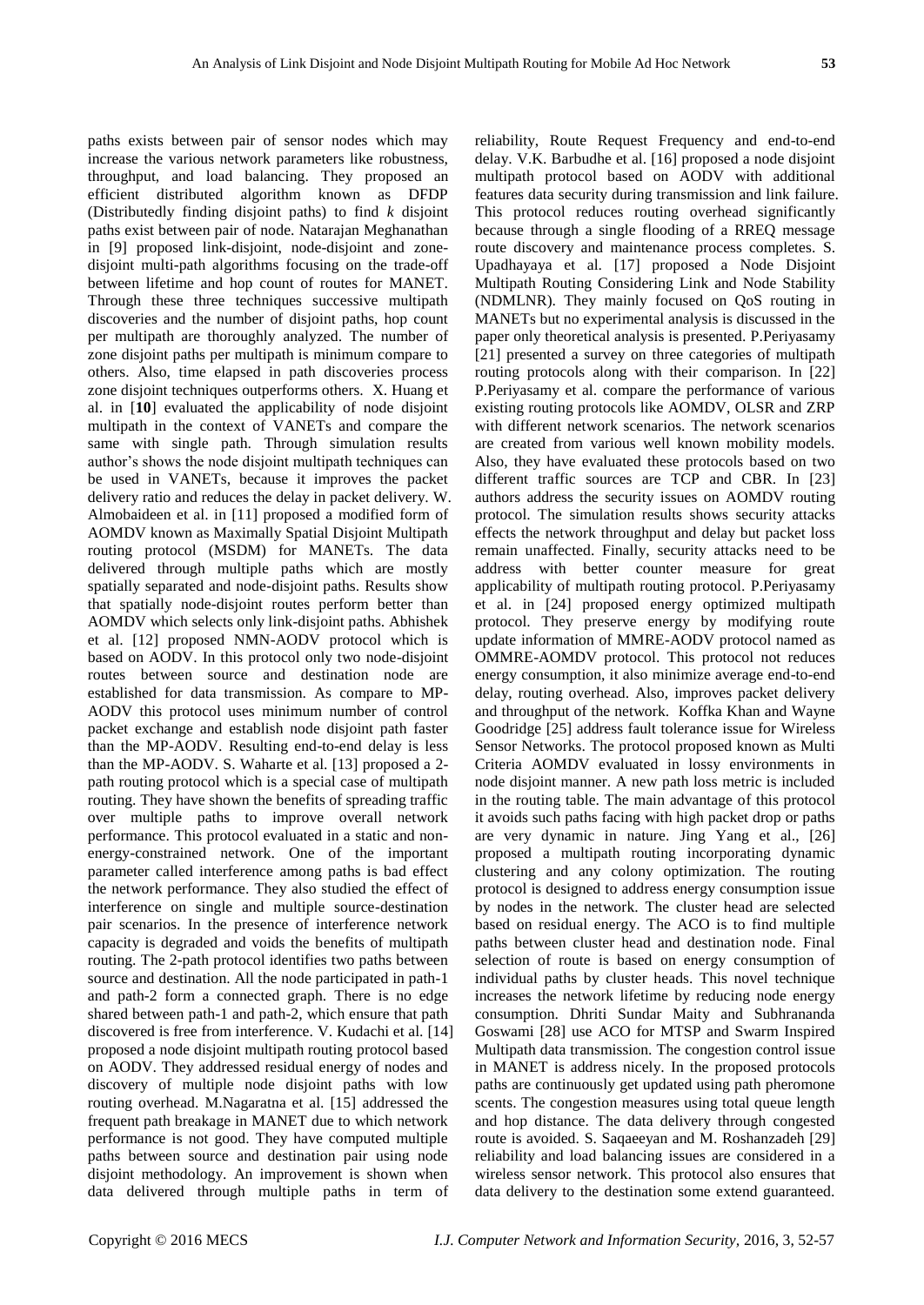The routing selection is based on remaining energy of nodes within the transmission of any sender node. The simulations results show that reliability is improved and it helps in increasing overall network life time.

# III. SYSTEM AND NETWORK MODEL

Link disjoint paths are the path between source and destination pair where no link is common between source and destination node [6, 7].

Node disjoint paths are path between source and destination pair where no node is common except source and destination [6, 7]. The node disjoint path is always link disjoints in nature because in node disjoint path no link is common between source and destination node. But link disjoint not necessarily node joint because node may be shared by various link. In fig.1 three different link disjoint paths shown between S (source) and D (Destination) node are *S-a-b-c-d-D*, S*-i-k-e-g-D* and S-me-f-D. The last two paths share the node e. In Fig.2 there are two node disjoint paths shown between S and D node are *S-a-b-c-d-D* and *S-e-f-g-h-D* does not share any node.



Fig.2. Node Disjoint Path

*A. Ad Hoc on Demand Multipath Distance Vector (AOMDV)*

Ad Hoc on Demand Multipath Distance Vector (AOMDV) [2, 3, 4, 5] protocol is a multipath variation of AODV protocol. The main objective of this protocol is to achieve efficient fault tolerance i.e. quick recovery from route failure. The protocol computes multiple links disjoint loop free paths per route discovery. If one path fails the protocol switches to other available paths. However, only link disjoint routes are selected (node disjoint routes are also link disjoint). The destination node replies with only k copies out of many link-disjoint paths, i.e. Route Request (RREQ) packets arrive through unique neighbors and nodes apart from the first hop are replied. Further, to avoid loop 'advertised hop count' is used in the routing table of nodes. The protocol only accepts alternate route with hop count less than the advertised hop count. A node can receive a routing update via a RREQ or Route Reply (RREP) packet either forming or updating a forward or reverse path. Routing updates received via RREQ and RREP are routing advertisement messages.

#### IV. SIMULATION SETUP AND RESULTS ANALYSIS

We carried out the simulation works on NS-2.34 [18]. The table 1 shows different simulation parameters and Table 2 shows the different simulation parameters values considered for the simulation work. Here, we varied the number of nodes and node pause time. The Random Waypoint Mobility model is considered for node movement. This model is widely accepted and used in simulation of ad hoc network as well sensor networks. In this model node randomly chooses new destination and move towards it. Node moves towards destination with velocity between 0 to max. Further, node stay at particular location for certain time period known as pause time. This means a time epoch for which a node will stay in particular location. After expire of time epoch nodes are moving towards new destination within the simulation area [19].This process continue until simulation time. For the performance analysis we have computed average endto-end delay, routing overhead and throughput. The results are computed from several simulation runs. The results are analyzed using Matlab [20] and awk programming.

Table 1. Simulation Parameters

| Parameter               | Specifications                                    |
|-------------------------|---------------------------------------------------|
| <b>MAC</b> Protocol     | <b>IEEE 802.11 DCF</b>                            |
| Radio Propagation Model | Two-ray ground reflection model                   |
| Channel type            | Wireless channel                                  |
| <b>Mobility Model</b>   | Random Way Point                                  |
| Antenna model           | Omni-directional                                  |
| <b>Traffic Source</b>   | <b>CBR</b>                                        |
| Routing Protocol        | Node Disjoint AOMDV<br><b>Link Disjoint AOMDV</b> |

Table 2. Values of Simulation Parameters

| Parameter                   | Values             |
|-----------------------------|--------------------|
| <b>Simulation Time</b>      | 1000s              |
| Simulation Area $(X^*Y)$    | 1500 m x1500 m     |
| Packet Size                 | 512 bytes          |
| Packet Rate                 | 4 packets/sec.     |
| <b>Transmission Range</b>   | $250 \text{ m}$    |
| Bandwidth                   | 2 Mbps             |
| No. of Nodes                | 10,20,30,40,50,100 |
| Pause time                  | 2,5,10,15          |
| Max. speed of nodes $(m/s)$ | 10                 |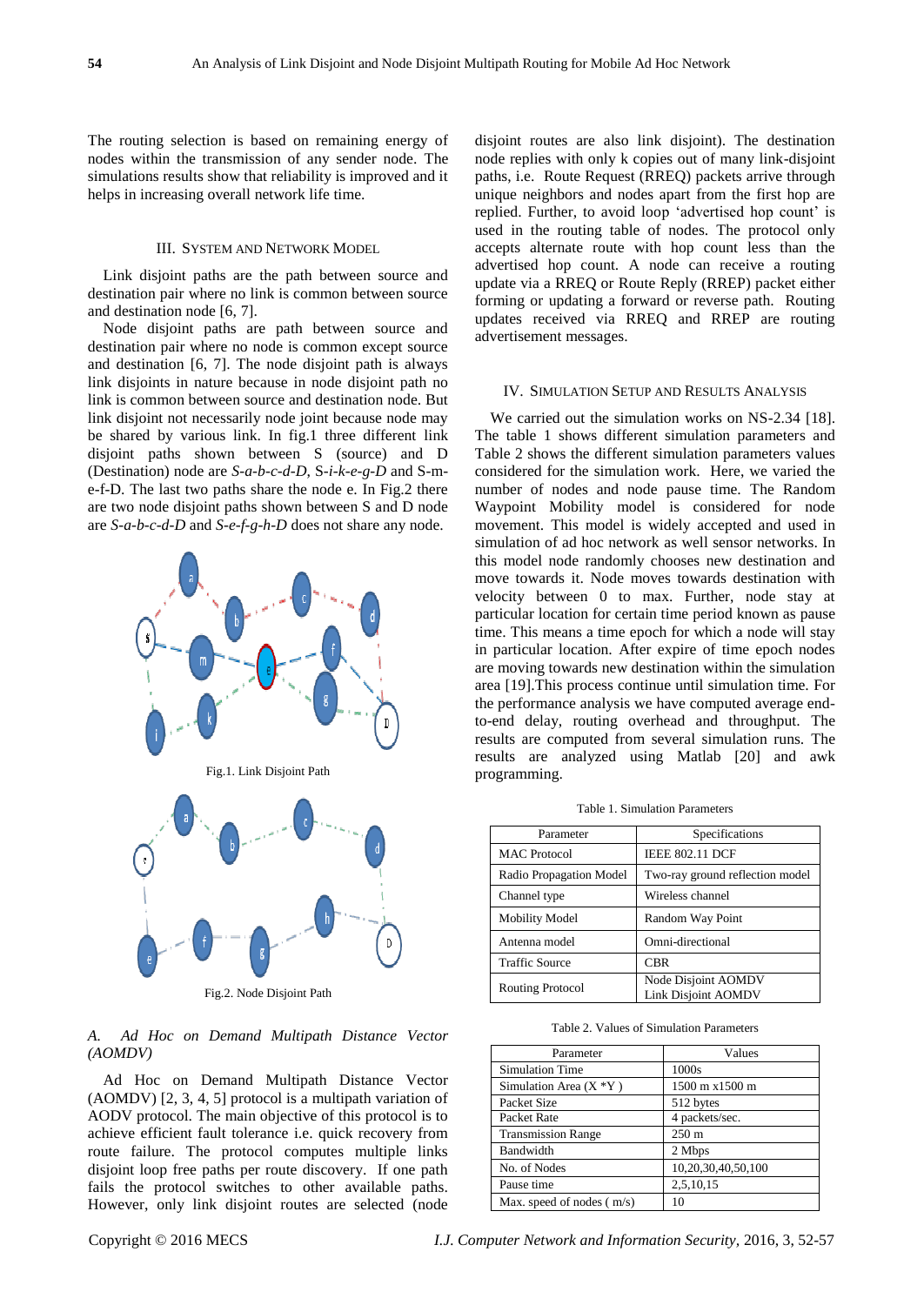#### *A. Throughput*

Fig.3 shows the throughput of Node Disjoint AOMDV with varying node density and node pause time. Throughput gradually increases with increasing node pause time and number of nodes till 40 nodes. The throughput is almost become stable at 40 nodes onwards till 100 nodes when pause time is 15s. The overall throughput is good in pause time 2s. The maximum achievable throughput is 160.43 kbps.



Fig.3. Throughput of Node Disjoint Multipath

Fig.4 shows the throughput of Link Disjoint AOMDV with varying node density and pause time. Throughput gradually increases with increasing number of nodes till 40 nodes and node pause time similar to Node Disjoint AOMDV. The throughput is decreases 40 nodes onwards in all pause time till 70 nodes. At 80 nodes slight increases in throughput is noticed except node pause time 10s. The maximum achievable throughput is 165.39 kbps.



Fig.4. Throughput of Link Disjoint Multipath



# Fig.6 shows the End-to-End delay of Link Disjoint AOMDV with varying node density and node pause time. When number of node moves 10 to 20 for all pause time end-to-end delay is decreases, and afterward delay gradually increases with increasing number of nodes till 50 nodes and node pause time except pause time 15s. Except at node pause time 5s delay increases when nodes

#### *B. End-to-End delay*



Fig.5. End-to-End delay Node Disjoint Multipath

Fig.5 shows the end-to-end delay of Node Disjoint AOMDV with varying node density and node pause time. When number of node moves from 10 to 20 for all pause time end-to-end delay is decreases, and afterward delay gradually increases with increasing number of nodes till 40 nodes and node pause time. Delay is further decreases 90 nodes onwards except at pause time 5s. The delay at pause time 2s and 10s achieves the minimum delay for number of node is 100.



Fig.6. End-to-End delay Link Disjoint Multipath

Copyright © 2016 MECS *I.J. Computer Network and Information Security,* 2016, 3, 52-57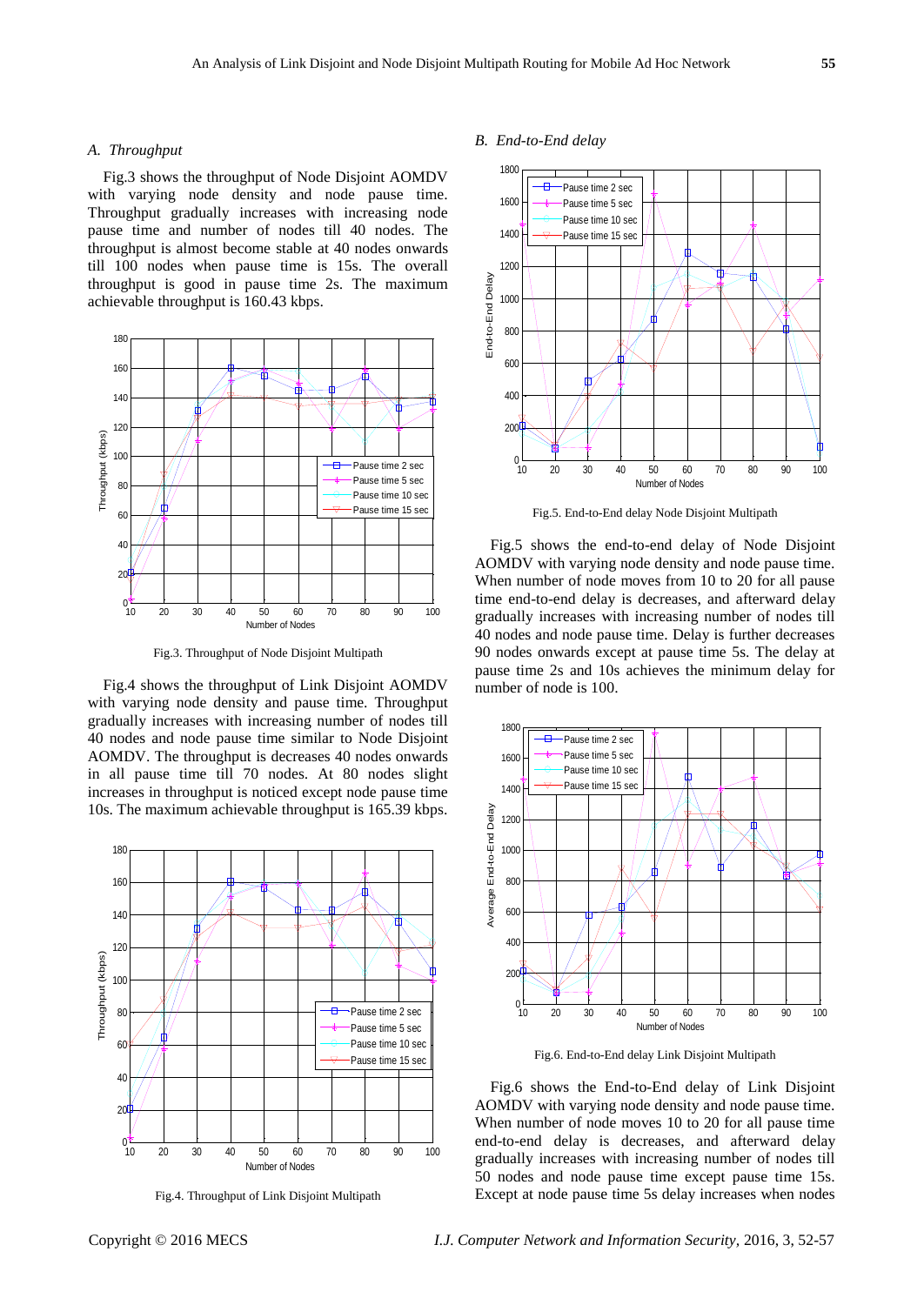move from 50 to 60. From 50 nodes onwards gradually delay decreases till 100 nodes except at pause time 2s and 5s. The delay at pause time 10s achieves the minimum delay i.e. 66.6179 for number of node is 20.

#### *C. Routing Overhead*

Routing overhead gives count of total number of routing packets generated during simulation by routing protocol.



Fig.7. Routing Overhead Node Disjoint Multipath

Fig.7 shows the routing overhead of Node Disjoint AOMDV with varying node density and node pause time. At pause time 5s for number of node 70 noticed minimum routing overhead. But routing overhead is gradually increases with increasing number of nodes and node pause time. The overall routing overhead is good when node pause time is 10s. The routing overhead is maximum at node pause time 5s for number of nodes 100.



Fig.8. Routing Overhead Link Disjoint Multipath

Fig.8 shows the routing overhead of Link Disjoint AOMDV with varying node density and node pause time. Similar to node disjoint with pause time 5s for 70 nodes noticed minimum routing overhead. But routing overhead is gradually increases with increasing number of nodes and node pause time. The overall routing overhead is good when node pause time is 2s. The routing overhead is maximum at node pause time 5s for number of nodes 100.

#### V. CONCLUSION AND FUTURE WORKS

We have evaluated the performance between Link Disjoint and Node Disjoint Multipath variant of AOMDV protocol. These protocols investigated with varying node density and pause time. Pause time play very vital role on the performance of routing protocols. If pause time increases gradually it seems the network become more static and connectivity among nodes is more stable. The small pause time indicate dynamic network. Various QoS matrices are computed to analyze the performance. It is evident from the results that node disjoint multipath performs better as compare to link disjoint multipath routing technique. Theoretically, also we have noticed that node disjoint is better compare to link disjoint and simulation results also justified the same. We have only considered random way point mobility model for this analysis. In future, Link Disjoint and Node Disjoint Multipath AOMDV protocols may be investigate with other node mobility models and other network scenarios for better insight understanding.

#### **REFERENCES**

- [1] C. Siva Rama Murthy and B.S Manoj, "Ad Hoc Wireless" Networks Architectures and Protocols", Second Edition, Pearson, 2008.
- [2] Jiazi Yi, AsmaaAdnane, Sylvain David, and Benoît Parrein, "Multipath optimized link state routing for mobile ad hoc networks", Ad Hoc Networks, Vol. 9, No.1, pp. 28-47, 2011.
- [3] Tsai, J., & Moors, T., "A review of multipath routing protocols: from wireless ad hoc to mesh networks", In Proceedings of ACoRN early career researcher workshop on wireless multihop networking, Sydney, July 17-18, 2006.
- [4] M. K. Marina and S. R. Das, "Ad-hoc on-demand multipath distance vector routing", Wireless Communication Mobile Computing, Vol. 6, No. 7, pp. 969–988, Nov. 2006.
- [5] S. Das, C. Perkins and E. Royer, "Ad Hoc On-Demand Distance Vector (AODV). Routing", IETF RFC3561, July 2003.
- [6] Yuchun Guo, Fernando Kuipers and Piet Van Mieghem, "Link-Disjoint Paths for Reliable QoS Routing", International Journal of Communication Systems, Vol. 16 No.9,2003, pp. 779–798.
- [7] M. Radi et al., "Multipath Routing in Wireless Sensor Networks: Survey and Research Challenges", Sensors 2012, Vol. 12, 2012, pp.650-685.
- [8] Kejia Zhang, Guisheng Yin, Qilong Han, and Junyu Lin, ―DFDP: A Distributed Algorithm for Finding Disjoint Paths in Wireless Sensor Networks with Correctness Guarantee, International Journal of Distributed Sensor Networks, Vol., 2014, pp. 1-11.
- [9] Natarajan Meghanathan, "Performance Comparison of Link, Node and Zone Disjoint Multi-Path Routing Strategies and Minimum Hop Single Path Routing for Mobile Ad Hoc Networks", International Journal of